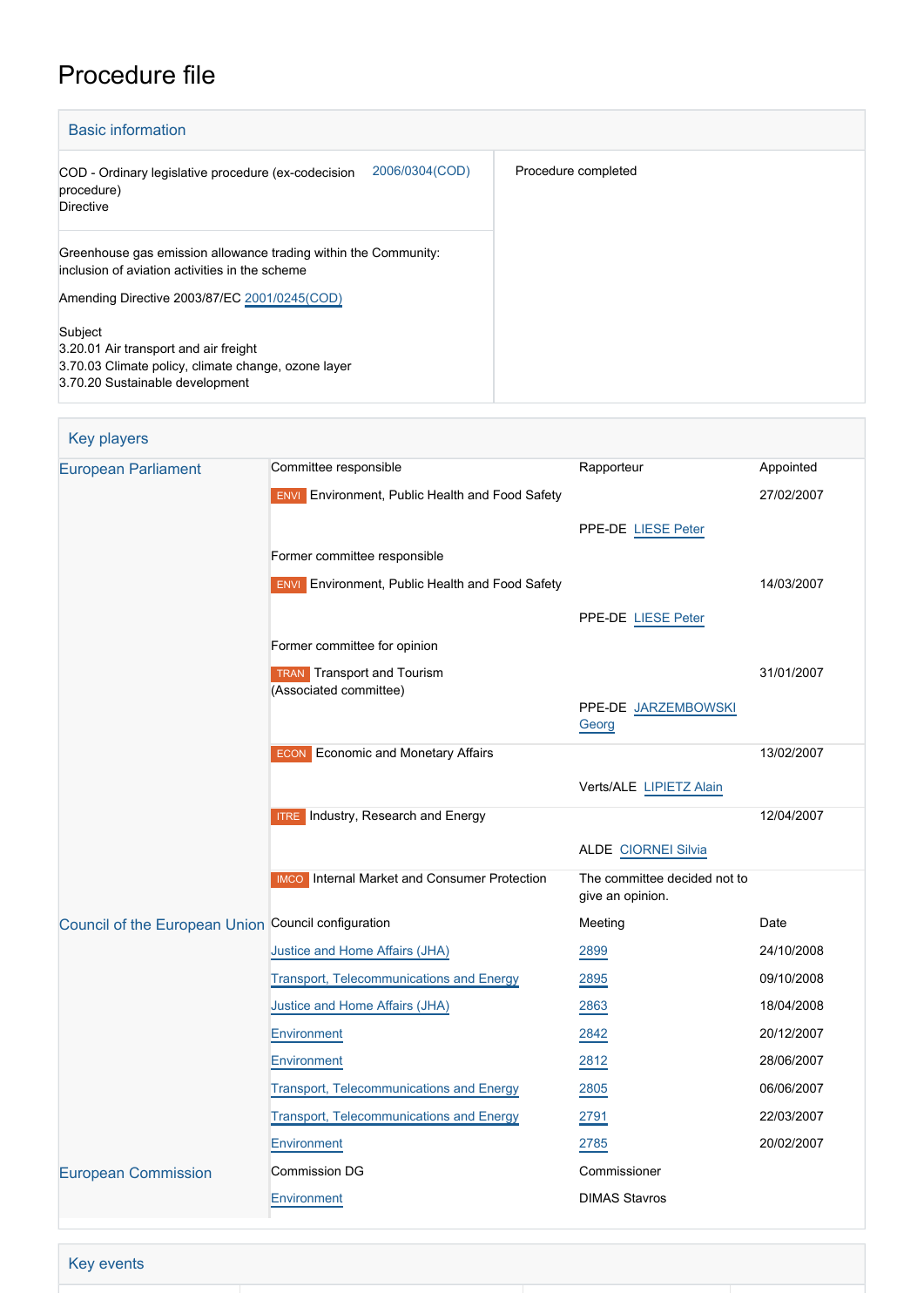| 01/02/2007 | Committee referral announced in<br>Parliament, 1st reading   |              |         |
|------------|--------------------------------------------------------------|--------------|---------|
| 20/02/2007 | Debate in Council                                            | 2785         | Summary |
| 22/03/2007 | Debate in Council                                            | 2791         |         |
| 24/05/2007 | Referral to associated committees<br>announced in Parliament |              |         |
| 06/06/2007 | Resolution/conclusions adopted by<br>Council                 |              | Summary |
| 28/06/2007 | Debate in Council                                            | 2812         |         |
| 02/10/2007 | Vote in committee, 1st reading                               |              | Summary |
| 19/10/2007 | Committee report tabled for plenary, 1st<br>reading          | A6-0402/2007 |         |
| 12/11/2007 | Debate in Parliament                                         | ۱.           |         |
| 13/11/2007 | Results of vote in Parliament                                | ⇔            |         |
| 13/11/2007 | Decision by Parliament, 1st reading                          | T6-0505/2007 | Summary |
| 24/04/2008 | Committee referral announced in<br>Parliament, 2nd reading   |              |         |
| 27/05/2008 | Vote in committee, 2nd reading                               |              | Summary |
| 08/07/2008 | Debate in Parliament                                         | T,           |         |
| 08/07/2008 | Decision by Parliament, 2nd reading                          | T6-0333/2008 | Summary |
| 09/10/2008 | Resolution/conclusions adopted by<br>Council                 |              |         |
| 24/10/2008 | Act approved by Council, 2nd reading                         |              |         |
| 19/11/2008 | Final act signed                                             |              |         |
| 19/11/2008 | End of procedure in Parliament                               |              |         |
| 13/01/2009 | Final act published in Official Journal                      |              |         |

| <b>Technical information</b> |                                                                |
|------------------------------|----------------------------------------------------------------|
| Procedure reference          | 2006/0304(COD)                                                 |
| Procedure type               | COD - Ordinary legislative procedure (ex-codecision procedure) |
| Procedure subtype            | Legislation                                                    |
| Legislative instrument       | Directive                                                      |
|                              | Amending Directive 2003/87/EC 2001/0245(COD)                   |
| Legal basis                  | EC Treaty (after Amsterdam) EC 175-p1                          |
| Stage reached in procedure   | Procedure completed                                            |
| Committee dossier            | ENVI/6/61435                                                   |

| Documentation gateway |               |            |    |         |
|-----------------------|---------------|------------|----|---------|
| Legislative proposal  | COM(2006)0818 | 20/12/2006 | EC | Summary |
|                       |               |            |    |         |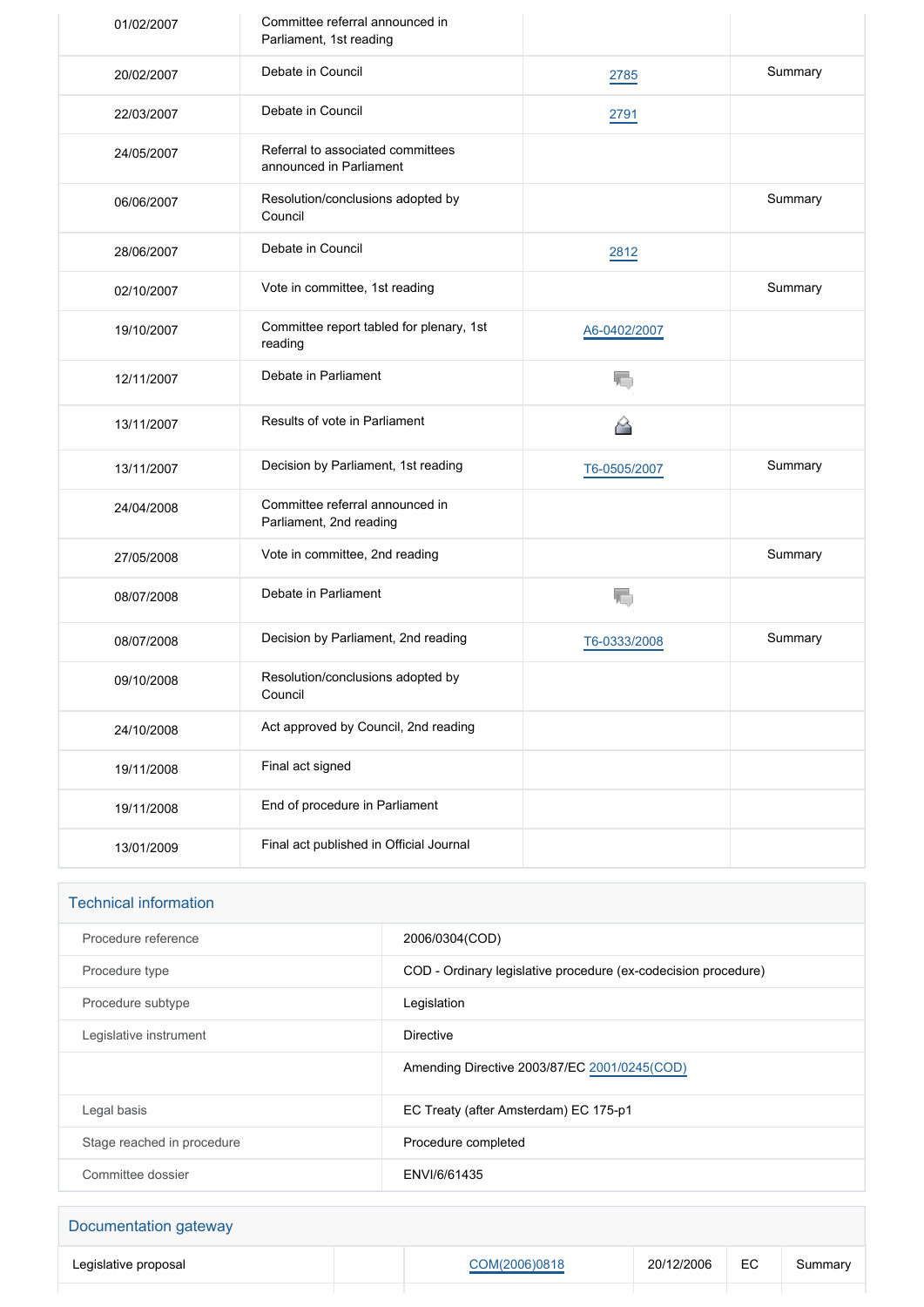| Document attached to the procedure                                 |             | SEC(2006)1684  | 20/12/2006 | EC         |         |
|--------------------------------------------------------------------|-------------|----------------|------------|------------|---------|
| Document attached to the procedure                                 |             | SEC(2006)1685  | 20/12/2006 | EC         |         |
| Economic and Social Committee: opinion,<br>report                  |             | CES0801/2007   | 31/05/2007 | <b>ESC</b> |         |
| Committee draft report                                             |             | PE390.460      | 11/06/2007 | EP         |         |
| Amendments tabled in committee                                     |             | PE392.158      | 24/07/2007 | EP         |         |
| Committee opinion                                                  | <b>ECON</b> | PE390.474      | 13/09/2007 | EP         |         |
| Committee opinion                                                  | <b>ITRE</b> | PE390.371      | 14/09/2007 | EP         |         |
| Committee opinion                                                  | <b>TRAN</b> | PE390.547      | 21/09/2007 | EP         |         |
| Committee report tabled for plenary, 1st<br>reading/single reading |             | A6-0402/2007   | 19/10/2007 | EP         |         |
| Text adopted by Parliament, 1st<br>reading/single reading          |             | T6-0505/2007   | 13/11/2007 | EP         | Summary |
| Commission response to text adopted in<br>plenary                  |             | SP(2007)6527   | 18/12/2007 | EC         |         |
| Council statement on its position                                  |             | 08041/2008     | 08/04/2008 | CSL        |         |
| Committee draft report                                             |             | PE404.735      | 14/04/2008 | EP         |         |
| Council position                                                   |             | 05058/3/2008   | 18/04/2008 | <b>CSL</b> | Summary |
| Commission communication on Council's<br>position                  |             | COM(2008)0221  | 22/04/2008 | EC         | Summary |
| Amendments tabled in committee                                     |             | PE406.000      | 08/05/2008 | EP         |         |
| Committee recommendation tabled for<br>plenary, 2nd reading        |             | A6-0220/2008   | 04/06/2008 | EP         |         |
| Text adopted by Parliament, 2nd reading                            |             | T6-0333/2008   | 08/07/2008 | EP         | Summary |
| Commission opinion on Parliament's<br>position at 2nd reading      |             | COM(2008)0548  | 18/09/2008 | EC         | Summary |
| Draft final act                                                    |             | 03657/2008/LEX | 19/11/2008 | <b>CSL</b> |         |

| <b>Additional information</b> |             |
|-------------------------------|-------------|
| National parliaments          | <b>IPEX</b> |
| European Commission           | EUR-Lex     |

#### Final act

 [Directive 2008/101](https://eur-lex.europa.eu/smartapi/cgi/sga_doc?smartapi!celexplus!prod!CELEXnumdoc&lg=EN&numdoc=32008L0101) [OJ L 008 13.01.2009, p. 0003](https://eur-lex.europa.eu/legal-content/EN/TXT/?uri=OJ:L:2009:008:TOC) Summary

# Greenhouse gas emission allowance trading within the Community: inclusion of aviation activities in the scheme

PURPOSE: to include the aviation industry in the Community?s greenhouse gas emission allowance trading scheme.

PROPOSED ACT: Directive of the European Parliament and of the Council.

BACKGROUND: in 2003 the Community adopted legislation establishing a scheme for greenhouse gas emission allowance trading within the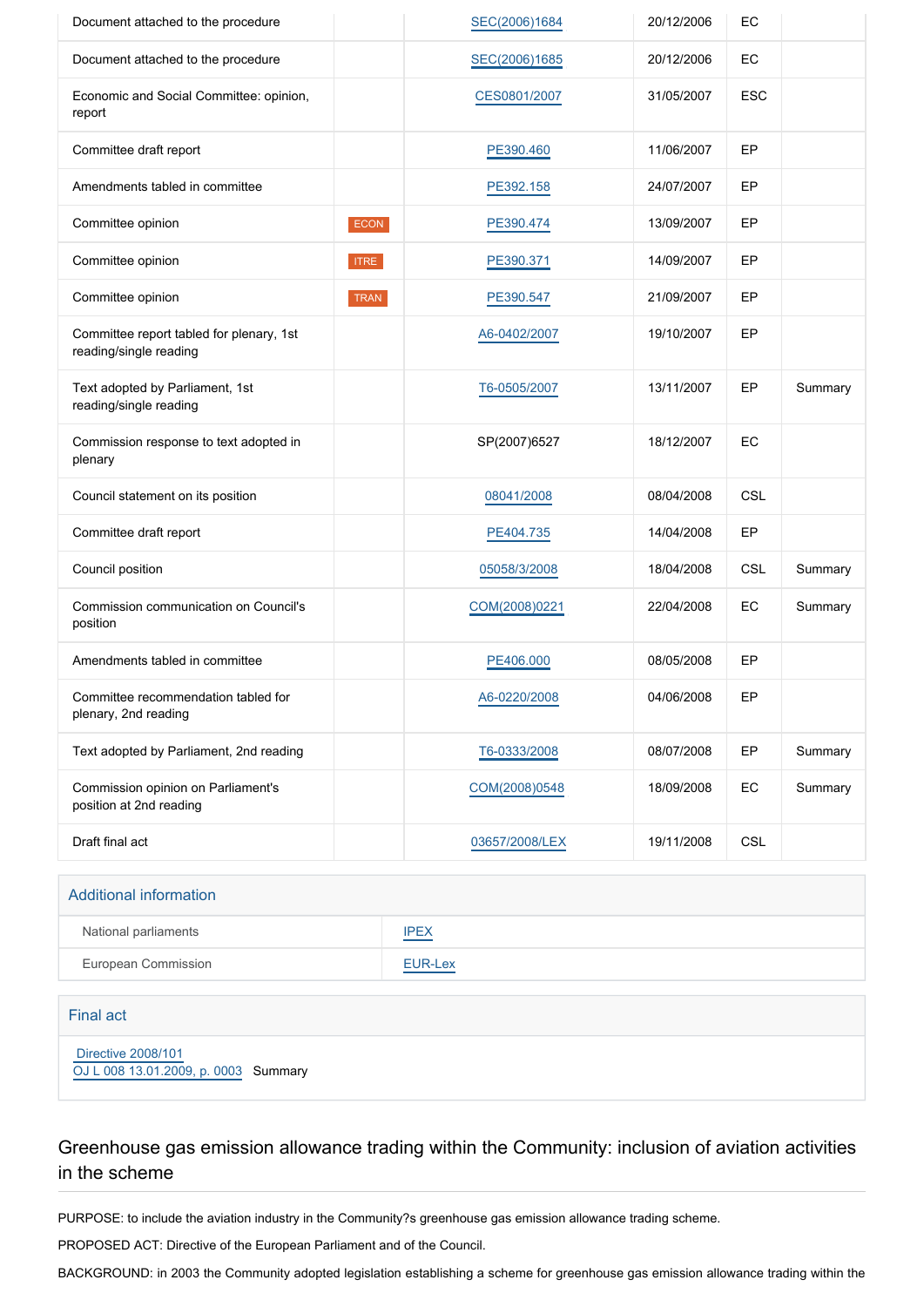Community (Directive 2003/87/EC. For a summary see: [COD/2001/0245](http://www.europarl.europa.eu/oeil/FindByProcnum.do?lang=en&procnum=COD/2001/0245)). Its aim is to reduce carbon emissions be allocating carbon allowances to industry operators. Should they, through green investments and policies, save some of these allocations they may sell them on the open market to those who have not. If they exceed their allowance they will have to buy them, in the form of credits either from i) those operators who have made a saving on their allowances or ii) from registered independent companies who have invested in green ?carbon capture? programmes and who are entitled to trade allowances on the open market. Crucially, the Directive does not apply to the aviation industry.

Aviation does, however, contribute to climate change. In 2004 greenhouse gas emissions from the Community?s share of international aviation increased by 7.5% compared to 2003 figures. A cumulative growth of 87% since 1990. Although air travel is becoming cheaper, the prices charged do not reflect the cost to the environment of air travel. Someone flying from London to New York and back again, for example, generates roughly the same level of emissions as the average person in the EU does by heating their home for a whole year. It is estimated that without action, the growth in emissions from EU flights will, by 2012, cancel out more than a quarter of the 8% emission reduction the EU-15 must achieve to reach the Kyoto Protocol target. By 2020, aviation emissions are likely to more than double.

In 2005, the Council recognised the need to address the carbon emitted from aircraft (Conclusions of the Environment Ministers, 2 December 2005). In their conclusions the Environment Ministers urged the Commission to bring forward a legislative proposal by the end of 2006. Similarly, in July 2006, the European Parliament adopted a Resolution which recognising the potential of the emissions trading scheme to help reduce carbon emissions from aircraft operators.

CONTENT: the purpose of this proposal is to address the growing impact aviation has on climate change by including aviation in the Community emissions trading scheme. In order to do so Directive 2003/87/EC needs to be amended. The proposed amendments, in summary, are as follows:

- ? Aircraft operators will be responsible for complying with the provisions set out in the amended Directive.
- ? From 1 January 2012, the scheme will cover all flights arriving at, or departing from, an airport in the Community.
- ? From 1 January 2011, flights between EU airports will be covered by the Directive.
- ? The following categories will be exempted from the Directive: State aircraft; flights under visual flight rules; circular flights; flights for testing navigation equipment or for training purposes; rescue flights; and flights by aircraft with a maximum take-off weight of 5 700kg.
- ? By the end of 2008, the Commission will put forward a proposal on nitrogen oxide emissions from aircraft.
- ? Each aircraft operator (including operators from third countries) will be administered by one Member State only. This measure should reduce red tape.
- ? The method of allocating allowances will be harmonised across the Community. This proposed provision marks a departure from the existing scheme where Member States propose the allocations, which must them be approved by the Commission.
- ? The total number of allowances allocated to the aviation sector will be determined at Community level by reference to average emissions from aviation for the years 2004-2006.
- ? A fixed percentage of the total quantity of allowances will be allocated free of charge on the basis of a benchmark to aircraft operators, who submit an application relating to 2008 data.
- ? For the period 2011-2012 this percentage will correspond to the average percentage proposed by the Member States including auctioning of their national allocation plans.
- ? Schemes thereafter will be reviewed based on the results of the general review of the emissions trading scheme.
- ? A Commission Regulation will detail how the auctioning will work.
- ? Any proceeds from the auctions will be used to mitigate, and adapt to, the impacts of climate change. It will also cover administrative costs.
- ? Aircraft operators will be responsible for monitoring their carbon dioxide emissions and report them to the competent authority of the administering Member State, by 31 March of each year.
- ? The reports will be independently verified to make sure that they are accurate.
- ? Aircraft operators will be able to buy allowances from other sectors in the Community scheme for use to cover their emissions.
- ? Aircraft operators will be able to use project credits, such as ?Emission Reduction Units? and ?Certified Emission Reductions? from the Joint Implementation or Clean Development Mechanisms ? up to a harmonised limit equivalent to the average of the limits prescribed by the Member States in their national allocation plans for other sectors in the Community scheme.
- ? Domestic aviation will be included in the scheme and treated in the same way as international aviation.
- ? Special consideration will be given to air operators servicing remote or isolated regions.

Expenditure for the implementation of the Directive, once approved, will be covered by the LIFE + (2007-2013) instrument and no additional amount is requested.

For further information on the financial aspect of the proposal please refer to the financial statement.

## Greenhouse gas emission allowance trading within the Community: inclusion of aviation activities in the scheme

The Council held a preliminary policy debate on the proposed Directive seeking to include aviation activities in greenhouse gas emission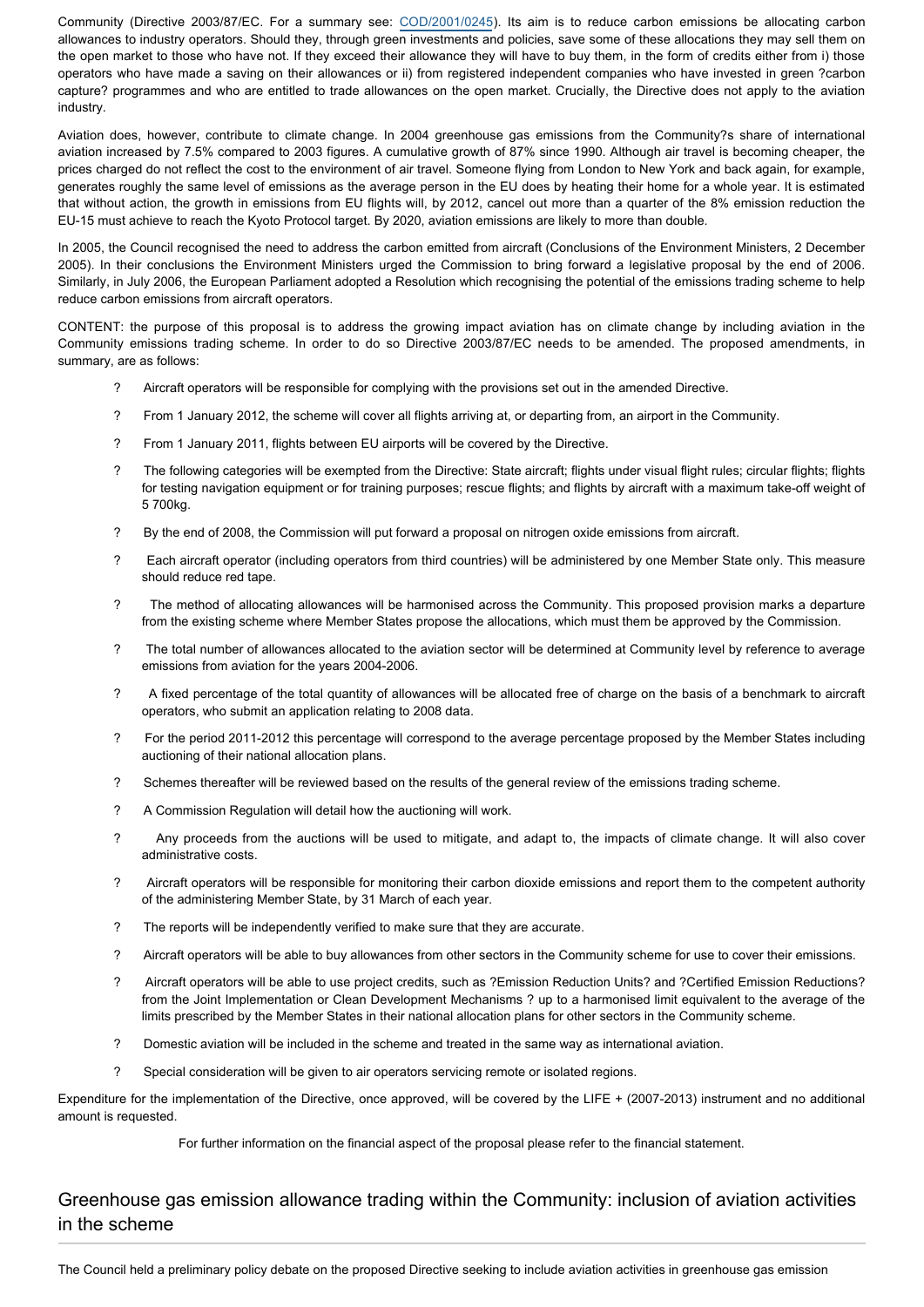allowance trading within the Community. The exchange of views focused on:

- flights within the EU from 2011;
- extending the scheme to all flights arriving in, or departing from, the EU as from 2012 onwards which is deemed an appropriate step towards reducing emissions from aviation without entailing competitive disadvantages;
- the strategy for engaging with third countries;
- the approach for a cap that takes account of growth in the airline sector and the need for stabilising climate change;
- harmonised allocation methodology;
- non-discriminatory measures needed to address regional aspects and special situations of the Member States; and
- the need to address the impact of aviation on climate change other than from CO2 emissions through Community action.

# Greenhouse gas emission allowance trading within the Community: inclusion of aviation activities in the scheme

The Council adopted conclusions on the inclusion of aviation in the European emissions trading scheme which views as a cost-effective and promising way of limiting CO2 emissions from aviation and a key element of a comprehensive approach to managing aviation emissions. It notes the emphasis that ICAO has placed on open emissions trading schemes as a mechanism for tackling climate change emissions. It acknowledges that emission trading is a flexible, market-based measure and that its use could prevent the need for other Community measures to reduce CO2 emissions from aviation. It emphasises that a solution should be sought that maintains the competitiveness of the aviation industry while contributing to combating climate change.

The Council is prepared to include aviation in the European emissions trading scheme to implement the policy endorsed by the ICAO Assembly in 2001 and 2004. It stresses that this should be seen as a first step towards the eventual objective to expand emissions trading to international aviation globally within the framework on climate change which should be facilitated by ICAO and the UNFCCC.

The Council invites the Member States to do everything they can at the 36th ICAO Assembly in September 2007 to ensure that:

a) ICAO continues its efforts to reduce greenhouse gas emissions from international aviation;

b) any agreement reached in ICAO does not prevent the Community, either in principle or in practice, from including international aviation in the European emissions trading scheme in line with the principle of equal treatment;

c) ICAO engages in the promotion and development of the use of emissions trading for international aviation.

Should it not prove possible to make progress on the above-mentioned points, EU Member States would be ready to reserve their position in order to keep all options open in this essential policy area. Nonetheless, the Council stresses that it is prepared to engage in constructive cooperation, in particular, within the framework of ICAO to develop policies, practices, instruments or standards to reduce emissions from aviation and that it is remains receptive to proposals for solutions from third parties.

### Greenhouse gas emission allowance trading within the Community: inclusion of aviation activities in the scheme

The Committee on the Environment, Public Health and Food Safety adopted the report by Peter LIESE (EPP-ED, DE) amending - at 1<sup>st</sup> reading under the codecison procedure - the proposal for a directive of the European Parliament and of the Council amending Directive 2003/87/EC so as to include aviation activities in the scheme for greenhouse gas emission allowance trading within the Community. The objective of this Directive is to reduce aviation?s contribution to global climate change by including emissions from aviation activities in the Community scheme.

The principal amendments adopted in committee are as follows:

- the Commission proposes that for the period from 1 January 2011 to 31 December 2012, the total quantity of allowances to be allocated to aircraft operators shall be equivalent to 100% of the sum of the historical aviation emissions in relation to each year. The committee proposes that the quantity be equivalent to 75%;

- depending on the choice for a post-2012 carbon dioxide reduction target of either 30% or 20% with 1990 as a base year, the Commission shall reduce the total quantity of allowances to be allocated to aircraft operators in the further periods in accordance with the regulatory procedure with scrutiny. This downward review will provide a mechanism to ensure that the environmental effectiveness of the scheme is maintained. There shall be provision for subsequent downward reviews of the total quantity of allowances allocated;

- the committee suggests that from 2010, emissions from all flights arriving at and departing from Community airports should be included in the Community scheme.

- starting in 2010, 50% of allowances shall be auctioned as opposed to a percentage corresponding to the average percentage proposed by the Member States including auctioning in their national allocation plans. The percentage of allowances being allocated by auctioning should not be fixed in comitology but in codecision procedure by Council and Commission;

- in order to reduce to some extent the burden on citizens, revenues generated by auctioning shall also be used to: lower taxes and charges on environment-friendly transport such as rail and bus; cover the Member States' justified costs in administering this Directive; mitigate or even eliminate any accessibility and competitiveness problems arising for outermost regions and problems for public service obligations in connection with the implementation of this Directive;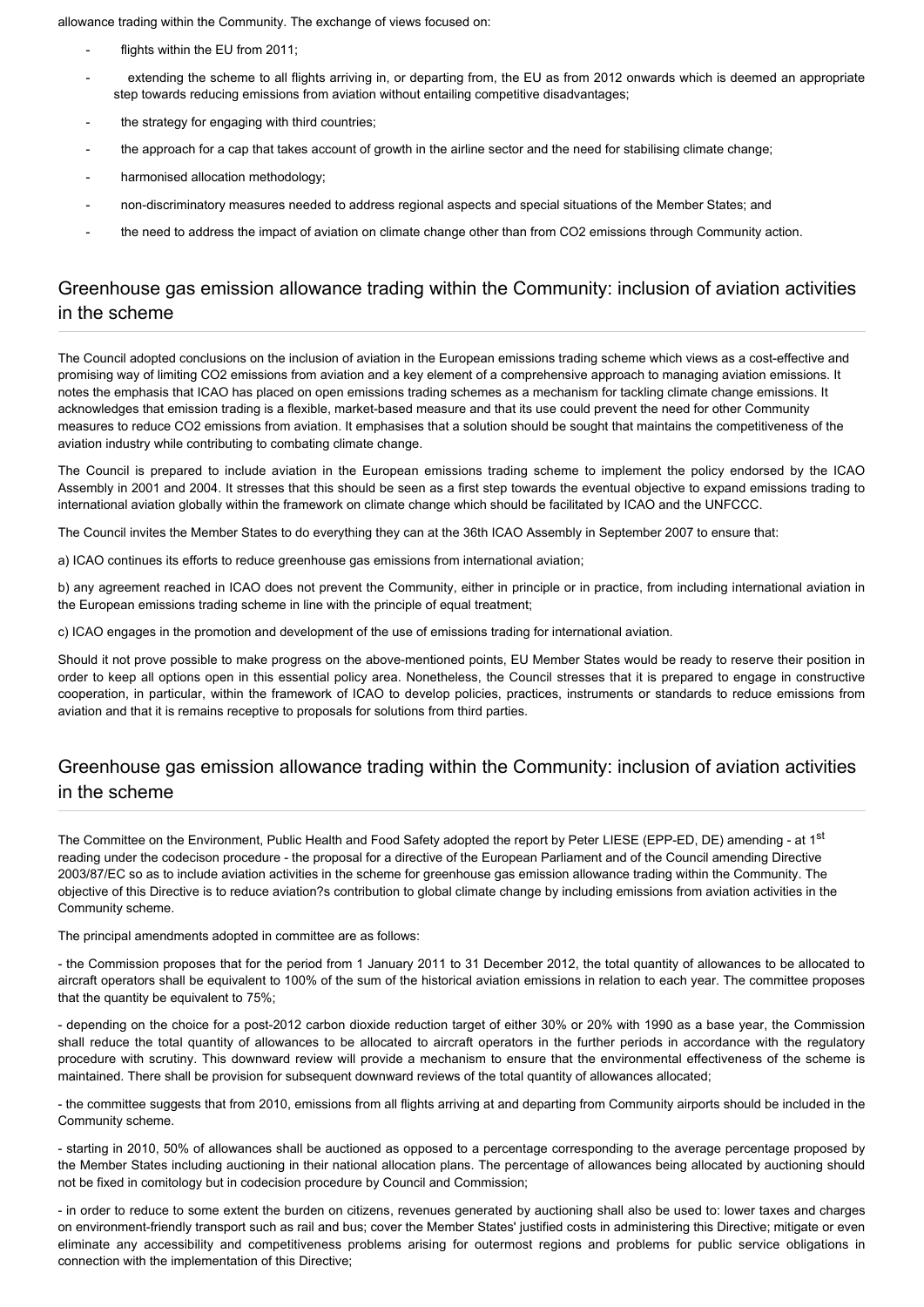- in order to avoid the creation of inappropriate market access barriers, a proportion of the allocated allowances should be reserved for new entrants in the aviation sector;

- in the event of a merger or takeover involving several carriers during a given period, the allowances which have been allocated to them or which they have acquired shall be retained by the new entity. If a carrier ceases to operate, the Member State to which it is attached shall

place the relevant allowances on the secondary market for allowances. At the beginning of the following year, the share of the allowances still available shall be allocated in full for auctioning, taking account of the general rate of reduction of authorised allowances;

- for legal clarity, the committee has introduced an article on the granting of greenhouse gas emissions permits as well as on the conditions for and contents of the greenhouse gas emissions permit;

- given that aircraft operators have pledged to increase the efficiency of aircraft engines by 50% in 2020, the Commission shall report to the European Parliament in 2010 and 2015 on progress made towards achieving this target;

- lastly, the committee members deleted the derogation concerning flights performed exclusively for the transport, on official mission, of a reigning Monarch and his immediate family, Heads of State, Heads of Government and Government Ministers.

The report also highlights the following points:

- to assist with the reduction of emissions from aircraft, the Commission should carry out a feasibility study by 2009 into the possibility of laying down emissions standards for aircraft engines;

- aircraft and engine manufacturers, and fuel producers, are urged to research and implement changes in their respective fields which will significantly contribute to reducing the climate impact of aviation;

- Community Institutions should continue their support for the "Clean Sky" Joint Technology Initiative (JTI) in the 7th Framework Programme for Research (FP7) which aims to radically reduce the impact of air transport on the environment. The Community should continue to give strong support to the work of ACARE (Advisory Council for Aeronautical Research in Europe), and more particularly its Strategic Research Agenda (SRA), which sets emissions reduction targets for the air transport industry of 50% for carbon dioxide per passenger kilometre and 80% for nitrogen oxide by 2020;

- subsidies to airports give in some cases wrong incentives concerning the emission of greenhouse gases. Therefore the Commission must fully respect existing competition law;

- lastly, the Directive should not prevent any Member State from maintaining or establishing other complementary and parallel policies or measures that address the aviation sector's total impacts on climate change.

# Greenhouse gas emission allowance trading within the Community: inclusion of aviation activities in the scheme

The European Parliament adopted a resolution drafted by Peter LIESE (EPP-ED, DE) and made some amendments to the proposal for a directive amending Directive 2003/87/EC so as to include aviation activities in the scheme for greenhouse gas emission allowance trading within the Community.

The principal amendments were as follows:

Allocation: Parliament stated that the total quantity of allowances to be allocated to aircraft operators shall be equivalent to 90% of the sum of the historical aviation emissions in relation to each year. Depending on the choice for a post-2012 carbon dioxide reduction target of either 30% or 20% with 1990 as a base year, the Commission must reduce the total quantity of allowances to be allocated to aircraft operators in the further periods under Article 11(2) in accordance with the regulatory procedure with scrutiny. This downward review will provide a mechanism to ensure that the environmental effectiveness of the scheme is maintained. There shall be provision for subsequent downward reviews of the total quantity of allowances allocated.

Start date: from 1 January 2011, all flights which arrive at or depart from an airport situated in the territory of a Member State to which the Treaty applies shall be included, taking into account the special situation of the flights between ultra-peripheral regions and the European Continental zone.

 Auctioning:-Parliament stated that, starting in 2011, 25% of allowances shall be auctioned. For future periods, the percentage to be auctioned shall be increased, according to the maximum level of auctioning in other sectors.

Reserve: the Commission must adopt a Regulation laying down detailed provisions for the setting up of a European allowance reserve. The percentage of allowances to be kept as a reserve for the benefit of potential new aircraft operators in each period shall be established by the Commission taking into account the market prediction studies issued by the appropriate bodies.

Use of auctioning revenues: revenues generated from the auctioning of allowances will be used to mitigate greenhouse gas emissions and to adapt to the impacts of climate change in the EU and third countries, especially in developing countries, and to fund research and development for mitigation, especially in the airline sector, and adaptation. In order to reduce to some extent the burden on citizens, revenues generated by auctioning will also be used to lower taxes and charges on climate-friendly transport such as rail and bus. They may also be used to cover the Member States' justified costs in administering the Directive. Member States may also use the revenues to mitigate or even eliminate any accessibility and competitiveness problems arising for outermost regions and problems for public service obligations in connection with the implementation of the Directive.

New entrants: the Commission shall implement measures in respect of the allocation of allowances to make provision for new aviation entrants, and inserted a definition for the latter term.

In the event of a merger or takeover involving several carriers during a given period, the allowances which have been allocated to them or which they have acquired shall be retained by the new entity. If a carrier ceases to operate, the Member State to which it is attached shall place the relevant allowances on the secondary market for allowances. At the beginning of the following year, the share of the allowances still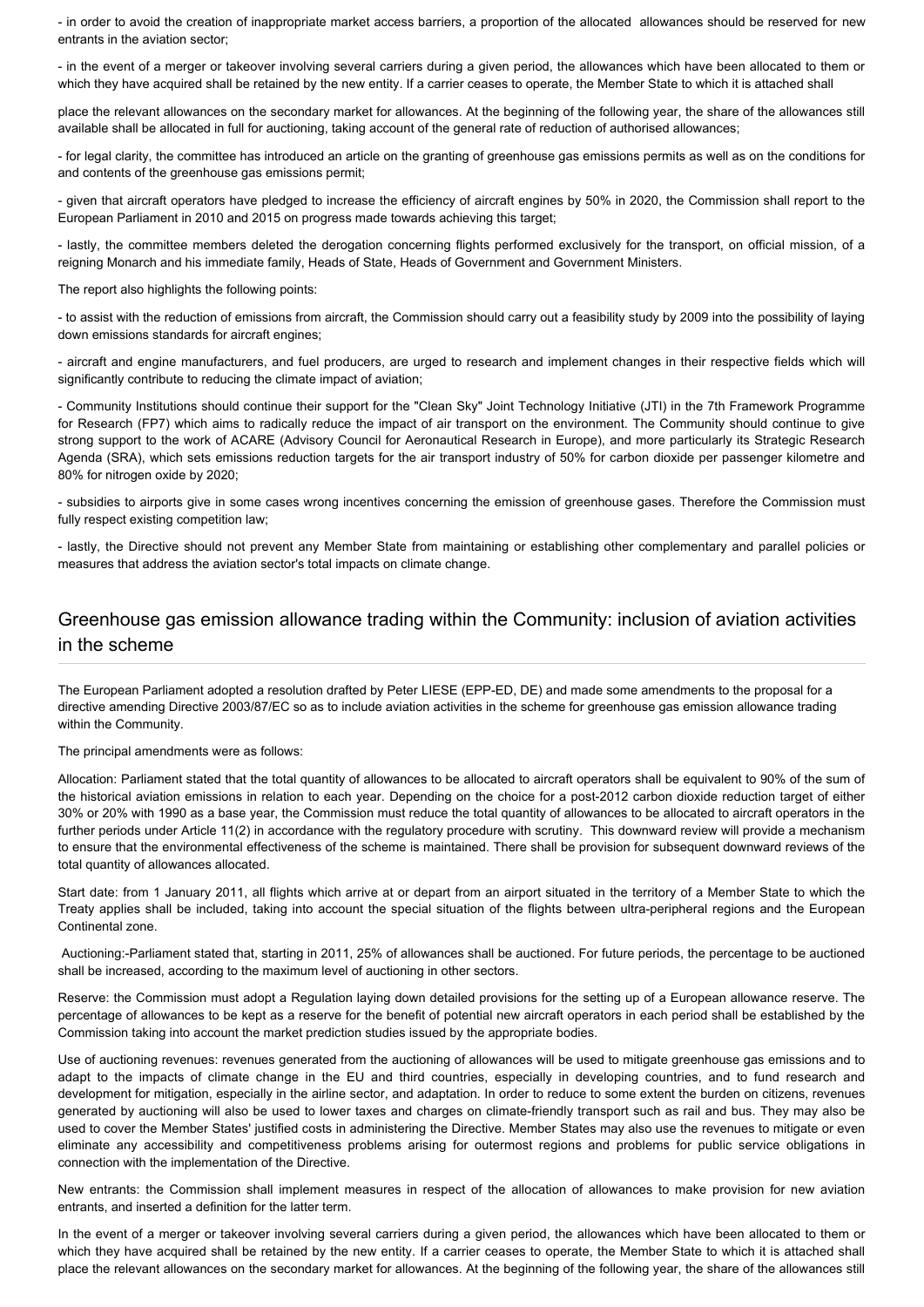available shall be allocated in full for auctioning, taking account of the general rate of reduction of authorised allowances.

On the basis of the experience acquired during the period 2010-2012, the Commission shall submit a proposal concerning the quota of emission permits the aviation sector is authorised to purchase on the secondary market for wider emission permit schemes.

The percentage of CERs and ERUs usable in relation to aviation activities shall be reviewed alongside their use in other sectors as part of the emission trading scheme review.

Multiplier: Parliament voted to apply a multiplier to emissions from aviation in order to take into account that the climate impact from aviation does not result from CO2 alone but also for NOx emissions.

A new clause states that, as long as there are no Community measures which incentivise the reduction of releases of nitrogen oxides from aircraft carrying out an aviation activity listed in Annex I, and which ensure the same ambitious level regarding the protection of the environment as this Directive, the amount of carbon dioxide which an allowance, other than an aviation emissions allowance, or a CER or ERU permits an aircraft operator to emit shall be divided by an impact factor of 2.

A new part recital stated that air traffic management authorities should apply effective measures in order to avoid the formation of contrails and cirrus clouds through changes in flight patterns, namely by ensuring that flights will avoid passing through areas where due to specific atmospheric conditions the formation of such clouds is foreseen. In addition, they should strongly promote research on the formation of contrails and cirrus clouds including effective mitigation measures (e.g. fuel, engines, air traffic management) that do not adversely affect other environmental goals. Pending other legislation to be proposed by the Commission focusing specifically on the problem of nitrogen oxide emissions in aviation, a multiplier should be applied to every tonne of CO 2 emitted.

A new operative clause is inserted stating that, as soon as sufficient scientific evidence is available an appropriate multiplier will be proposed to take into account the effects of cirrus clouds caused by aviation activity.

Efficiency clause: every year, aircraft operators wishing to surrender allowances other than aviation emissions allowances, shall be required to submit to the administering Member State verified tonne-kilometre data for the aviation activities listed in Annex I performed in that calendar year. Based on the data to be submitted under the provisions of the directive, the Commission shall determine an efficiency indicator for all aircraft operators, calculated by dividing the total emissions from aircraft operators by the sum of the tonne-kilometre data. Based on this efficiency indicator for the first year for which data is available, the Commission shall publish a target efficiency indicator for 2010, 2015 and 2020 on the basis of an emissions reduction per revenue-tonne-kilometre (RTK) of 3,5% per year, which takes into account the voluntary target of a 3.5% improvement in fuel efficiency of aircraft per year until 2020.

The Commission shall, having regard to air operators' pledge to increase the efficiency of aircraft engines by 50% in 2020, report to the European Parliament in 2010 and 2015 on progress made towards achieving this target

In order to ensure equal treatment of aircraft operators, the Commission shall adopt specific guidelines to harmonise the administration of aircraft operators by administering Member States.

Derogations: Parliament included in the derogations:

(a) flights for humanitarian purposes under a mandate from the United Nations or its subsidiary organisations and Emergency Medical Service flights, if the aircraft operator has been instructed to perform them (e.g. by the United Nations) or holds the necessary official authorisation (licence for such EMS flights under its Air Operator's Certificate);

(b) flights performed by aircraft with a certified maximum take-off weight of less than 20 000 kg , under the condition that operators of these aircraft participate in an offset scheme which operates according to strict criteria and which must be open to external control (comparable to Gold Standard);

(c) flights performed exclusively for the purpose of scientific research or for the purpose of checking, testing, qualifying or certifying aircraft , equipment or air-traffic-management procedures , whether airborne or ground-based; ferrying new aircraft as well as ferry flights performed by or on behalf of an aircraft owner as a consequence of the occurrence of a sudden early termination event, event of default, repossession, or similar occurrence in respect of a leasing, charter or similar arrangement.

New clauses in the Annex state that the Community and the Member States must ensure that the working methods to be used by the verifier are harmonised before the implementation of the Directive and that its provisions are applied on a uniform basis.

Lastly, Parliament deleted the derogation concerning flights performed exclusively for the transport, on official mission, of a reigning Monarch and his immediate family, Heads of State, Heads of Government and Government Ministers.

# Greenhouse gas emission allowance trading within the Community: inclusion of aviation activities in the scheme

The common position incorporates a number of amendments proposed by Parliament at first reading, either verbatim, in part or in spirit. These improve or clarify the text of the proposed Directive. Those amendments not included have been rejected on the grounds that they were either considered unnecessary or, from a scientific point of view, impractical. Previsions from the original Commission proposal have been supplemented with new elements or entirely redrafted, with some completely new measures inserted.

In summary the main changes to the initial proposal are as follows:

Start date and scope of the scheme: the Council, in agreement with the European Parliament, has rejected the two-stage approach proposed by the Commission and opted for a single starting date for all flights to be included in the scheme. This was considered necessary in order to ensure the scheme?s enhanced environmental impact whilst minimising the distortion of competition. Unlike both Parliament and the Commission, the Council is proposing that the start date should be 2012, rather than the originally proposed 2011.

Allocation: the Council agrees with Parliament that the allocation of allowances is central to the functioning of the scheme. The Council, therefore, has introduced a number of changes to the Commission proposal that would brings its contents closer to a number of EP amendments ? even if they were not incorporated literally in the text of the common position.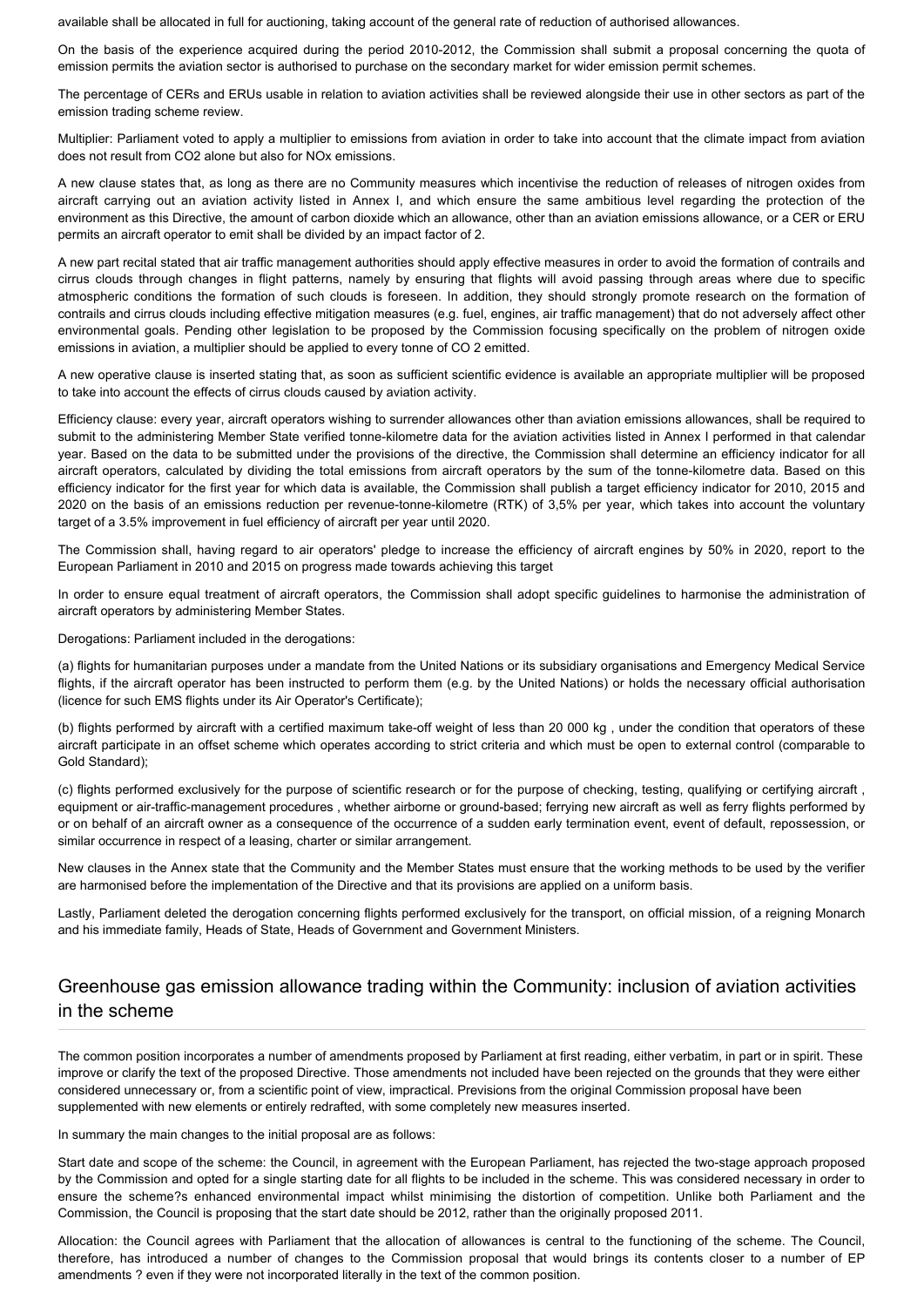Thus, the Council has maintained a 100% cap of historical emissions (as is the case in the Commission proposal). At the same time though the common position points towards a possible future reduction as part of a review of the Directive's functioning in relation to aviation activities. This review must take place by 2015. The benchmark has been slightly adjusted by the Council. This has been done by modifying the payload (which it increased to 110 kg per passenger and their checked baggage) and to the distance (with 95 km added to the greater circle distance) used to calculate the aviation activity (ton/km) of each aircraft operator.

Level of auctioning: the Council has rejected the Commission?s proposal to use a percentage corresponding to the average percentage proposed by the Member States that would include auctioning in their national allocation plants (NAPs). Instead it has opted for a 10% fixed allocation. The Council has also introduced the explicit possibility for that percentage to be increased as part of the general review of the ETS Directive. Thus, although this is not an exact incorporation of Parliamentary wishes, it nevertheless follows the general spirit of Parliamentary amendments.

Use of proceeds generated from auctioning: on the matter of proceeds generated from auctioning, the Council?s position differs to that of both the Commission and Parliament. The common position specifies that it is for the Member States to decide how these revenues should be used. One measure does provide, however, that these proceeds should be used to tackle climate change both in the EU and in third countries and to cover the administrative cost of running the scheme.

One major new element introduced by the Council concerns the creation of a special reserve for new entrants or fast-growing aircraft operators. Thus, 3% of allowances would be set aside to be distributed to eligible aircraft operators on the basis of a benchmark system similar to the system used for the initial allocation. In a bid to counterbalance any possible market distortions the distribution of allowances under the special reserve will be a one-off, alongside a provision that the resulting annual allocation per ton-kilometre to aircraft operators under the main allocation. This measure should entail less administrative costs.

Exemptions: the Council has refined a number of exemptions from the scheme, taking account of Parliamentary amendments. It has decided that flights by EU Heads of State will not be excluded from the scheme. On the other hand it has decided to exempt flights related to search and rescue, fire-fighting flights, humanitarian flights and emergency medical flights. Further, flights performing exclusively for the purpose of checking, testing or certifying aircraft or equipment, whether airborne or ground based will be excluded from the scope of the Directive

De minimis clause: the common position has introduced an additional exemption from the scheme referred to as the de minimum clause. This entails the exclusion of flights performed by a commercial air transport operator operating, for three consecutive four-month periods, fewer that 243 flights per period. The Council has coupled this exemption with a corresponding definition of ?commercial air transport operator? and a recital aiming to ensure that operators with very low traffic levels, including many operators from developing countries, would not be face with disproportionate administrative costs.

Outermost regions: taking on board Parliamentary suggestions, the Council has decided to accord the outermost regions special derogations. The common position, therefore, excludes public service flights to the outermost regions or flights where the capacity offered does not exceed 30 000 seats per year, from the scope of the proposed Directive.

Other issues: the common position inserts a new Article imposing an additional obligation on the Member States to ensure that aircraft operators submit monitoring and reporting plans to the competent authorities

Enforcement: the common position introduces a number of new paragraphs regarding enforcement of the ETS Directive. This provides for the possibility of an administering Member State to request an operating ban at Community level on aircraft operators failing to comply with the requirements of the Directive. Whilst the imposition of an operating ban is viewed as an enforcement measure of last resort, its inclusion was deemed necessary in order to guarantee the full compliance of aircraft operators with the scheme. This is a matter of utmost importance to the Council.

Conversion of allowances: the Council has decided to modify the initial proposal in respect to the conversion of allowances and their subsequent use towards international commitments. The Council has opted for the ?semi-open? scheme.

#### Greenhouse gas emission allowance trading within the Community: inclusion of aviation activities in the scheme

The Commission accepted in full, in part or in principle, 22 of the 59 amendments adopted by the European Parliament in its first reading. Eleven of these 22 amendments are already reflected, at least in part, in the common position.

The Commission accepted amendments, fully, in part or in principle, which would clarify the context of the proposal and do not detract from the general aim of the proposal. These include modifications to the categories of special types of flights that are excluded from the scheme.

However, the Commission rejected amendments that would alter the nature of the proposal, such as amendments that would limit the ability of the aviation sector to buy allowances from other sectors included in the EU Emissions Trading Scheme. It also rejected amendments that are technically unfeasible or needlessly burdensome from an administrative viewpoint.

Parliamentary amendments accepted by the Commission and incorporated in full, in part or in principle in the common position: these amendments aim to:

- use the revenues from auctioning to tackle climate change in the EU and in third countries;
- ensure that the provisions regarding the use of CERs/ERUs by aircraft operators will be consistent with those applied to other sectors from 2013;
- delete the conversion mechanism contained in the Commission's proposal;
- send a signal that the EU is ready to engage with the rest of the world to find agreement on tackling aviation emissions and to adapt its scheme to the rules of a common scheme agreed with third countries;
- require State flights by EU Heads of State to be included in the scheme;
- exclude search and rescue, fire-fighting, humanitarian and emergency medical service flights;
- exclude, from the scope of the proposal, flights for checking, testing or certifying aircraft or equipment, whether airborne or ground-based.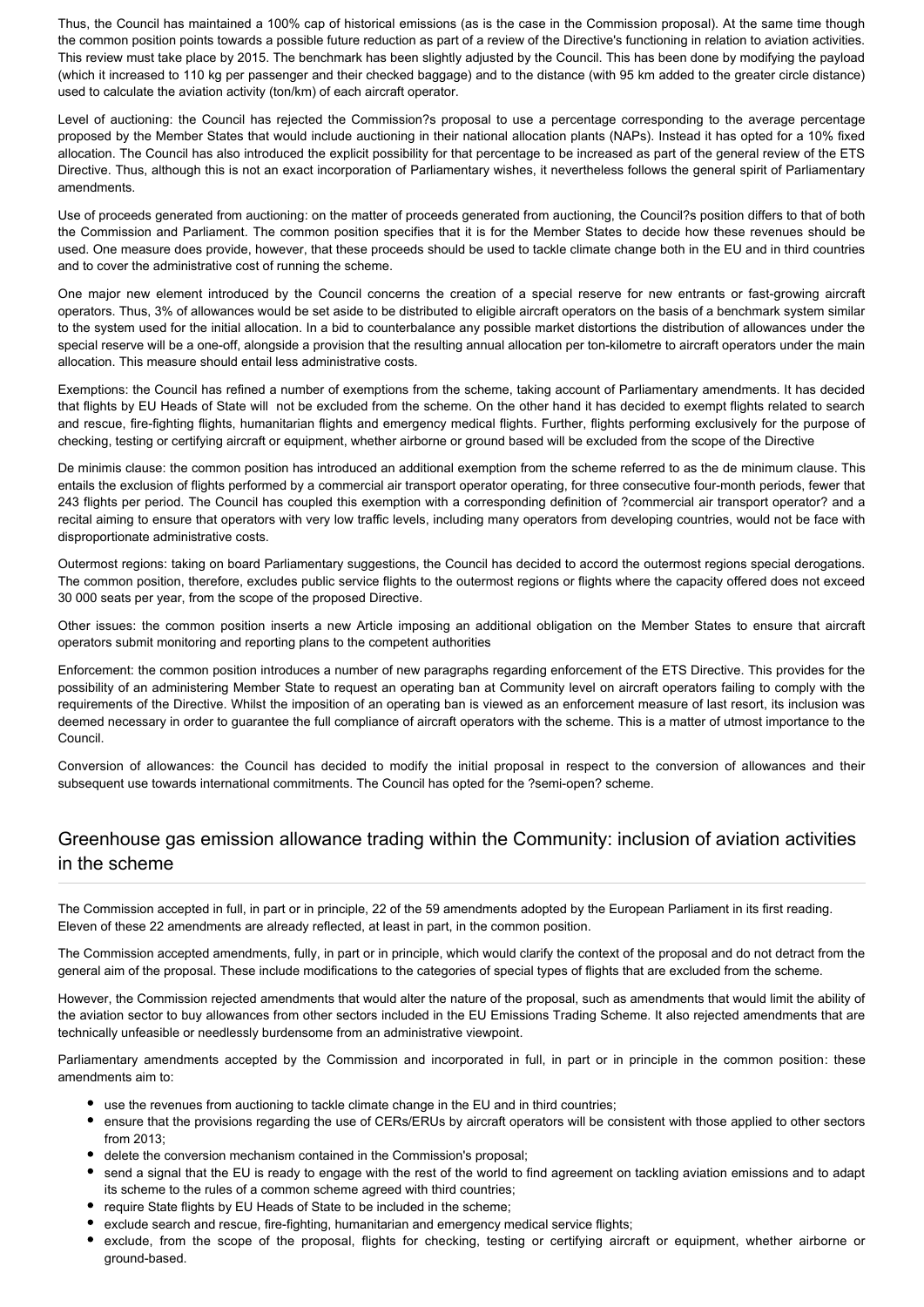Parliamentary amendments rejected by the Commission but incorporated in full, in part or in principle in the common position:

- an amendment which aims to include a reference to the 20 percent target included in the common position. The Commission agrees that the aviation sector must contribute to achieving the overall EU emissions reduction target of 20 to 30 percent compared to 1990 levels;
- the spirit of amendments, which relate to the need for a new entrant reserve for the aviation sector, has been incorporated into the common position through the inclusion of a new article which provides for a special reserve for new aircraft operators and aircraft operators which experience significant growth;
- lastly, the common position will include an amendment which would provide for all flights to or from EU airports to be included in the scheme from the outset, rather than a staged approach as provided for in the Commission's proposal.

Parliamentary amendments rejected by the Commission and the Council and not incorporated in the common position: the Parliamentary amendments dealing, in particular, with definitions in the proposal, a limit on the use by aircraft operators of allowances from other sectors, a multiplier to take into account non-CO2 impacts of aviation and the weight threshold for exemption from the scheme, were not acceptable to the Commission or the Council and are not incorporated in the common position.

In conclusion, the Commission considers that the common position neither changes the approach nor the objectives of its proposal, therefore it supports the common position.

# Greenhouse gas emission allowance trading within the Community: inclusion of aviation activities in the scheme

The Committee on the Environment, Public Health and Food Safety adopted a report drafted by Peter LIESE (EPP-ED, DE), recommending several amendments to the Council's common position for adopting a directive of the European Parliament and of the Council amending Directive 2003/87/EC so as to include aviation activities in the scheme for greenhouse gas emission allowance trading within the Community.

The Committee inserted several amendments from 1st reading that had not been taken up by Council in the common position. The main amendments are as follows :

Cap: for the period from 1 January 2011 to 31 December 2012, the total quantity of allowances to be allocated to aircraft operators shall be equivalent to 90% of the sum of the historical aviation emissions multiplied by two. The common position had the start date of January 2012 and stated that the total quantity of allowances to be allocated to aircraft operators shall be equivalent to 100 % of the historical aviation emissions.

Starting in 2013, the quantity of aviation allowances issued each year shall decrease in a linear manner corresponding to the overall reduction target applicable to the emissions covered by the emissions trading system in reference to the annual value established as above.

A new recital states that the Directive should not prevent any Member State from maintaining or establishing other complementary and parallel policies or measures that address the aviation sector's total impacts on climate change.

Start date: from 1 January 2011 (rather than 2012), all flights which arrive at or depart from an aerodrome situated in the territory of a Member State to which the Treaty applies shall be included, taking into account the special situation of flights between ultra-peripheral regions and the European continental zone.

Auction a larger share of emission permits: the Committee states that 25% of allowances shall be auctioned, rather than 10% as the Council had wanted. From 2013, the percentage to be auctioned shall be increased, in accordance with the maximum level of auctioning in other sectors.

Revenues: the Council had stated that it shall be for Member States to determine the use to be made of revenues generated from the auctioning of allowances. The Committee's amendment stipulates that revenues generated from the auctioning of allowances shall be used to reduce greenhouse gas emissions and to adapt to the impacts of climate change in the EU and third countries, especially in developing countries, and to fund research and development for such mitigation, especially in the airline sector, and adaptation. In order to reduce to some extent the burden on citizens, revenues generated by auctioning shall also be used to lower taxes and charges on climate-friendly transport such as rail and bus. The proceeds of auctioning shall in particular fund contributions to the Global Energy Efficiency and Renewable Energy Fund and measures to avoid deforestation. They may also be used to cover the Member States' justified costs in administering the Directive. Member States may also use the revenues to mitigate or even eliminate any accessibility and competitiveness problems arising for outermost regions and problems for public service obligations in connection with the implementation of this Directive.

Global agreement: the Community and its Member States shall continue to seek an agreement on global measures to reduce greenhouse gas emissions from aviation. The Commission must consider options available in order to provide for optimal interaction between the Community scheme and another scheme especially to avoid double charging where a third country adopts measures for reducing the climate change impact of large aircraft departing from that country which land in the Community.

Nox: provided that there are no Community measures which incentivise the reduction of releases of nitrogen oxides from relevant aircraft, and which ensure the same ambitious level regarding the protection of the environment as the Directive, the amount of carbon dioxide which an allowance, other than an aviation emissions allowance, or a CER or ERU permits an aircraft operator to emit shall be divided by an impact factor of 2.

The Committee also stated that it was important to monitor the effects of cirrus clouds and address the question as soon as enough scientific evidence is available.

Limits on purchase of allowances: Member States shall allow each aircraft operator to use allowances issued under Chapter III, CERs and ERUs from project activities up to a percentage of the number of allowances it is required to surrender, this percentage being the average of the percentages specified by Member States for the use of CERs and ERUs for the relevant period. The percentage of CERs and ERUs usable in relation to aviation activities shall be reviewed alongside their use in other sectors as part of the ETS review.

Efficiency: every year, aircraft operators wishing to surrender allowances other than aviation emissions allowances, shall be required to submit to the administering Member State verified tonne-kilometre data for relevant aviation activities performed in that calendar year. The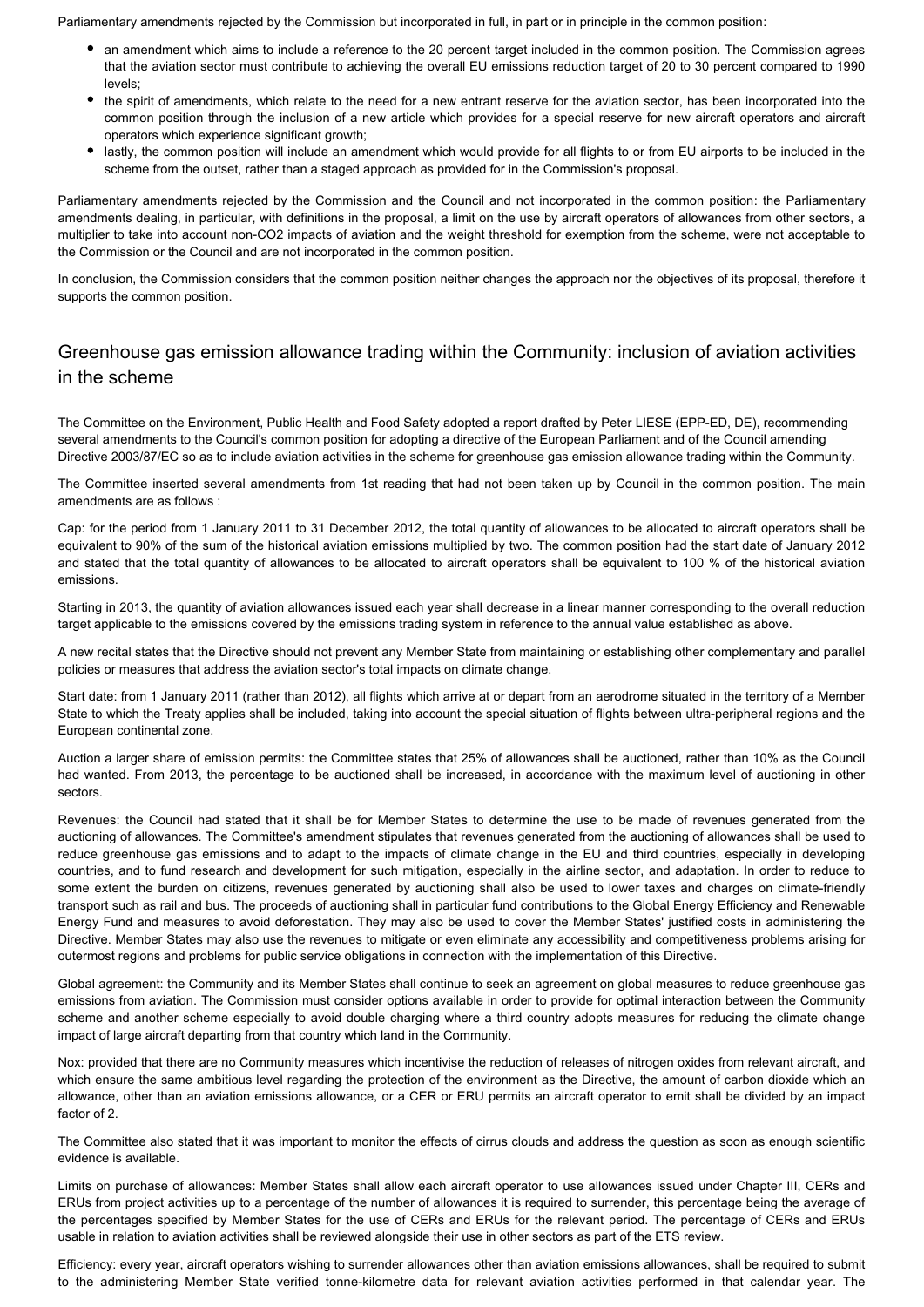Commission shall determine an efficiency indicator for all aircraft operators, calculated by dividing the total emissions from aircraft operators by the sum of the tonne-kilometre data. Exemptions: the Committee deleted exemptions, inter alia, for flights performed for the transport of a reigning Monarch and Heads of State and Government and for flights performed by a commercial air transport operator operating, for three consecutive four-month periods, fewer than 243 flights per period. It added exemptions for flights for humanitarian purposes under a mandate from the UN and Emergency Medical Service flights, and flights performed or the purpose of scientific research, and flights performed by a commercial air transport operator for which the aircraft operator's total annual carbon dioxide emissions are less than 10 000 tonnes per calendar year.

Review: the Commission must review the functioning of the Directive by 1 June 2013 (rather than 1 June 2015). The impact of the competitiveness of European airports and airlines should be addressed in the review

Report: the Commission shall, having regard to aircraft operators' pledge to increase the efficiency of aircraft engines by 50% in 2020, report to the European Parliament in 2010 and 2015 on progress made towards achieving that target.

On the basis of the experience acquired during the period 2011-2012, the Commission shall submit a proposal concerning the quota of greenhouse gas emissions permits the aviation sector is authorised to purchase on the secondary market for wider greenhouse gas emissions permit schemes.

# Greenhouse gas emission allowance trading within the Community: inclusion of aviation activities in the scheme

The European Parliament adopted a legislative resolution amending the Council?s common position for adopting a directive of the European Parliament and of the Council amending Directive 2003/87/EC so as to include aviation activities in the scheme for greenhouse gas emission allowance trading within the Community. The recommendation for second reading (under the codecision procedure) had been tabled for consideration in plenary by Peter LIESE (EPP-ED, DE), on behalf of the Committee on the Environment, Public Health and Food Safety.

The amendments were the result of a compromise between the Council and the Parliament. The main amendments ? adopted under the 2nd reading of the codecision procedure ? are as follows:

Start date: emissions from all flights arriving at and departing from Community aerodromes should be included from1 January 2012.

Caps: for the period from 1 January 2012 to 31 December 2012, the total quantity of allowances to be allocated to aircraft operators shall be equivalent to 97% of the historical aviation emissions.

For the period beginning on 1 January 2013, and, in the absence of any amendments following the prescribed review, for each subsequent period, the total quantity of allowances to be allocated to aircraft operators shall be equivalent to 95% of the historical aviation emissions multiplied by the number of years in the period. This percentage may be reviewed as part of a general review of the Directive.

Auction: For the period from 1 January 2012 to 31 December 2012, 15 % (rather than rather than 10% as set out in the common position) of allowances shall be auctioned. From 1 January 2013, 15% of allowances shall be auctioned. This percentage may be increased as part of the general review of the Directive.

Exemptions: these include flights which, but for this point, would fall within this activity, performed by a commercial air transport operator operating either:

- fewer than 243 flights per period for three consecutive four-month periods; or

- flights with total annual emissions lower than 10 000 tonnes per year.

Exemptions apply also to flights performed exclusively for the transport, on official mission, of a reigning Monarch and his immediate family, Heads of State, Heads of Government and Government Ministers, of an EU Member State may not be excluded under this point.

Revenues: it shall be for Member States to determine the use to be made of revenues generated from the auctioning of allowances. Those revenues should be used to tackle climate change in the EU and third countries, inter alia, to reduce greenhouse gas emissions, to adapt to the impacts of climate change in the EU and third countries, especially developing countries, to fund research and development for mitigation and adaptation, including in particular in the fields of aeronautics and air transport, to reduce emissions through low-emissions transport, and to cover the cost of administering the scheme. The proceeds of auctioning should also be used to fund contributions to the Global Energy Efficiency and Renewable Energy Fund, and measures to avoid deforestation.

Member States shall inform the Commission of actions taken pursuant to this provision.

Special reserve for certain aircraft operators: an aircraft operator whose tonne-kilometre data increases by an average of more than 18 % annually between the monitoring year for which tonne-kilometre data was submitted shall not have an allocation exceeding 1 000 000 allowances.

Installations: during the period from 1 January 2012 to 31 December 2012, aircraft operators may use CERs and ERUs, up to 15 % of the number of allowances they are required to surrender. For subsequent periods, the percentage of CERs and ERUs usable in relation to aviation activities shall be reviewed as part of the general review of the Directive and taking into consideration the development of the international climate change regime.

The Commission may, in accordance with the regulatory procedure, develop guidelines relating to the administration of aircraft operators under the Directive by administering Member States.

Assistance from Eurocontrol: Parliament added that the Commission may also request assistance from another relevant organisation.

Review: by 1 December 2014 the Commission shall review the functioning of the Directive in relation to aviation activities in Annex I and may make proposals to the European Parliament and the Council. It must give consideration to, inter alia:

- the impact of the Community scheme on the aviation sector, including issues of competitiveness, taking into account in particular the effect of climate change policies implemented for aviation outside the EU;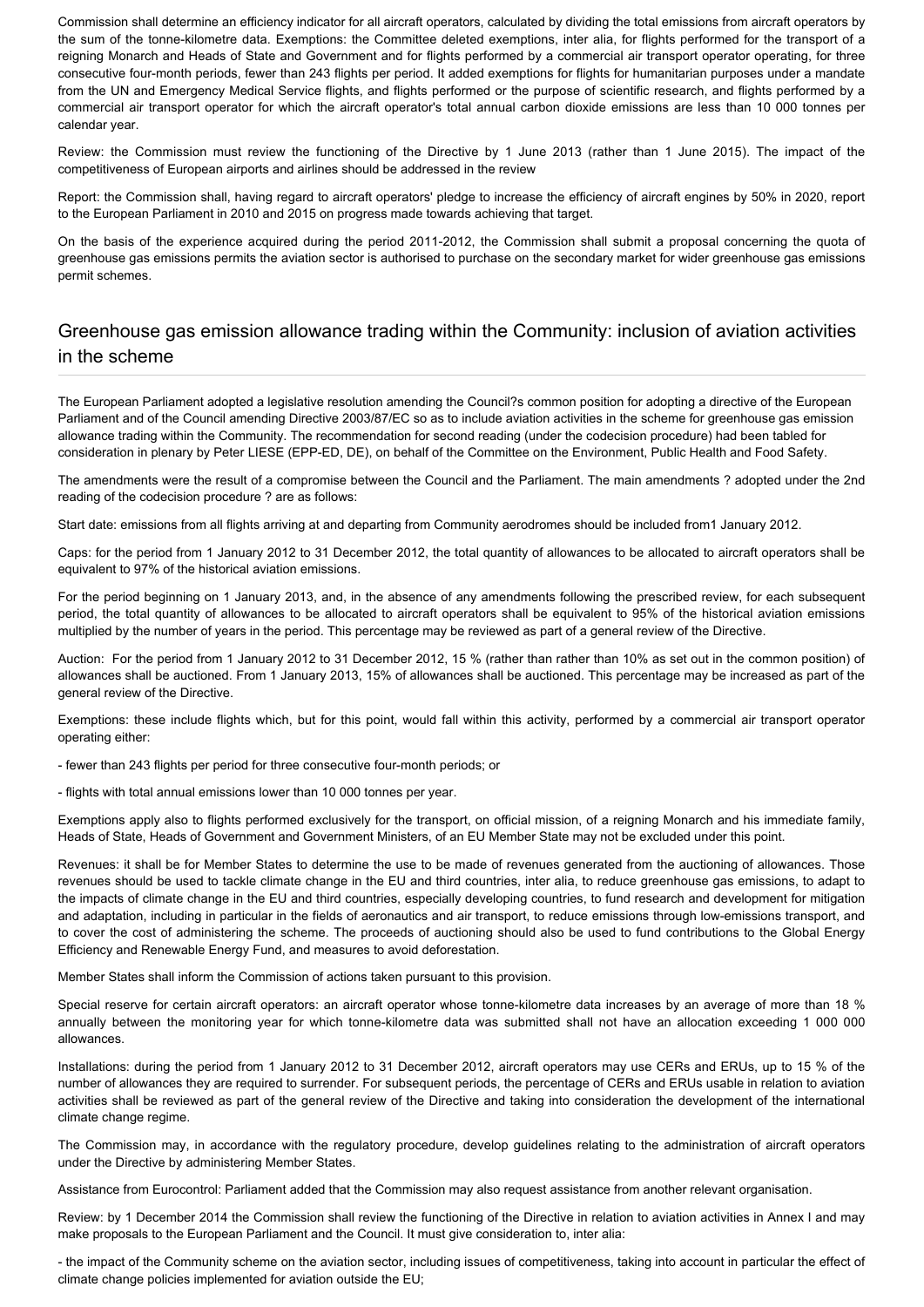developments, including the potential for future developments, in the efficiency of aviation and in particular the progress towards meeting the Advisory Council for Aeronautics Research in Europe (ACARE) goal to develop and demonstrate technologies able to reduce fuel consumption by 50% by 2020 and whether further measures to increase efficiency are necessary;

- developments in scientific understanding on the climate change impacts of contrails and cirrus clouds caused by aviation with a view to proposing effective mitigation measures.

### Greenhouse gas emission allowance trading within the Community: inclusion of aviation activities in the scheme

To recall, at its plenary session of 8 July 2008, the European Parliament adopted a compromise package consisting of 30 amendments which had been agreed with the Council in view of reaching a second reading agreement.

The main amendments concern:

- the total quantity of allowances to be allocated to the aviation sector;
- the percentage of allowances to be auctioned;
- the use of revenues generated from the auctioning of allowances;
- the operation of the special reserve for fast growing operators;
- the timing and content of the review of the provisions of the Directive;
- the exclusions from the scheme, including the de minimis exemption.

The Commission accepts all these amendments as they are in line with the overall purpose and the general characteristics of the proposal. The Commission takes note of the agreement between the Council and the Parliament regarding the possibility to increase the levels of auctioning from 2013 in the context of the Emissions Trading Scheme (ETS) review, where the Commission's position is set out in COM(2008)16 concerning the proposal for a Directive of the European Parliament and of the Council amending Directive 2003/87/EC so as to improve and extend the greenhouse gas emission allowance trading system of the Community ([COD/2008/0013\)](http://www.europarl.europa.eu/oeil/FindByProcnum.do?lang=en&procnum=COD/2008/0013).

The Commission position remains that the level of auctioning in the aviation sector should be 20% in 2013.

#### Greenhouse gas emission allowance trading within the Community: inclusion of aviation activities in the scheme

PURPOSE: to address the growing climate change impact attributable to aviation by including aviation in the Community emissions trading scheme.

LEGISLATIVE ACT: Directive 2008/101/EC of the European Parliament and of the Council amending Directive 2003/87/EC so as to include aviation activities in the scheme for greenhouse gas emission allowance trading within the Community.

CONTENT: the aim of this Directive is to include aviation in the scheme for greenhouse gas emission allowance trading within the Community. In adopting this directive, the Council accepted almost all amendments that the European Parliament voted in second reading.

The EU greenhouse gas emission allowance trading system (ETS) works by allocating to operators a number of allowances, each giving them a right to emit 1 tonne of carbon dioxide per year. The total number of permits sets a limit on the overall emissions from participants in the scheme. Operators must redeem allowances commensurate to the volume of their emissions and can trade permits so that emissions reductions can be made where they are most cost-effective.

Date of commencement and scope of the scheme: as from 1 January 2012, all flights arriving at or departing from an EU airport will be included in the scheme. Operators from all states providing such flights will therefore be included, regardless of whether they are based in the EU. In this context, the EU considers that the new directive is only a first step towards its final goal of a global sectoral agreement concerning the reduction of greenhouse gas emissions from aviation. The new legislation also contains provisions that allow for its adjustment in case third countries adopt similar measures to reduce greenhouse gas emissions from their aviation sectors.

Emissions cap and allocation of allowances to aircraft operators: in 2012, overall emissions from the aviation sector will be equivalent to 97% of the sector's historical emissions, i.e. the annual average emissions in the years 2004-2006. From 2013 onwards, the annual cap will be reduced to 95% of these emissions.

85% of the allowances will be allocated free of charge, based on a simple benchmark. The remaining 15% will be auctioned.

These percentages could be modified if different decisions are taken as part of the general review of the EU ETS.

By 2 August 2009, the Commission must decide on the historical aviation emissions, based on best available data, including estimates based on actual traffic information.

Special reserve for new entrants or fast-growing aircraft operators: the Directive creates a special reserve for new entrants or fast-growing aircraft operators (i.e. those that can demonstrate a growth rate of more than 18% annually) ? a feature that was introduced by e Council. Accordingly, 3% of overall allowances will be set aside for eligible aircraft operators on the basis of a benchmark. This provision ensures that new aircraft operators or those in Member States with initially very low but increasing mobility rates are not penalised by the scheme. In order to avoid market distortions, distribution of permits under this special reserve is a one-off and must not be greater than the annual allocation per tonne-kilometre to aircraft operators under the main allocation.

Use of auctioning revenues: each Member State will determine the use to be made of its revenues from the auctioning of allowances. These proceeds should be used to tackle climate change in the EU and in third countries as well as for the research in the field of low-emissions transport, particularly in aeronautics and aviation. Member States must report about the use of their revenues to the Commission.